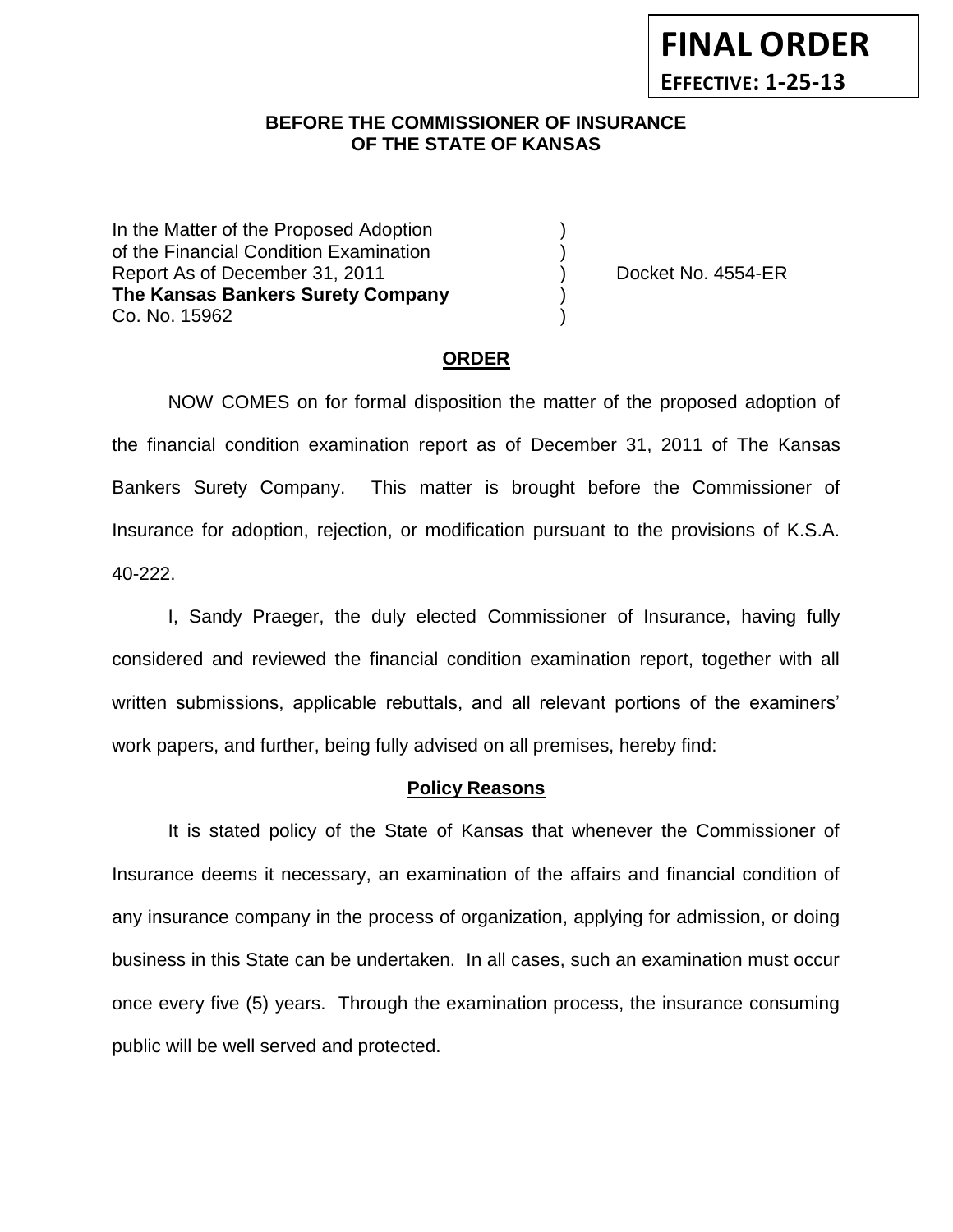#### **Findings of Fact**

1. The Commissioner of Insurance has jurisdiction over this matter pursuant to K.S.A. 40-222.

2. An examination of The Kansas Bankers Surety Company was undertaken by the Kansas Insurance Department and was completed on November 30, 2012.

3. The examiner-in-charge tendered and filed with the Kansas Insurance Department a verified written report of the examination within thirty (30) days following completion of the examination, to wit, on November 30, 2012.

4. Following receipt of the verified report, the Kansas Insurance Department transmitted the report to The Kansas Bankers Surety Company on January 4, 2013, with a duly executed notice advising the company of its opportunity to prepare and submit to the Kansas Insurance Department a written submission or rebuttal with respect to any and all matters contained in the report. The Kansas Bankers Surety Company was further advised that any written submission or rebuttal needed to be filed with the Kansas Insurance Department no later than thirty (30) days after receipt of the verified report.

5. The Kansas Bankers Surety Company filed a written acceptance (via email) of the verified report on January 7, 2013.

6. Based upon the written submission tendered, The Kansas Bankers Surety Company took no exceptions to matters contained in the verified report.

7. Within thirty (30) days of the end of the time period allowed for written submission or rebuttal, the Commissioner of Insurance fully reviewed the report, together with all written submissions and rebuttals provided by The Kansas Bankers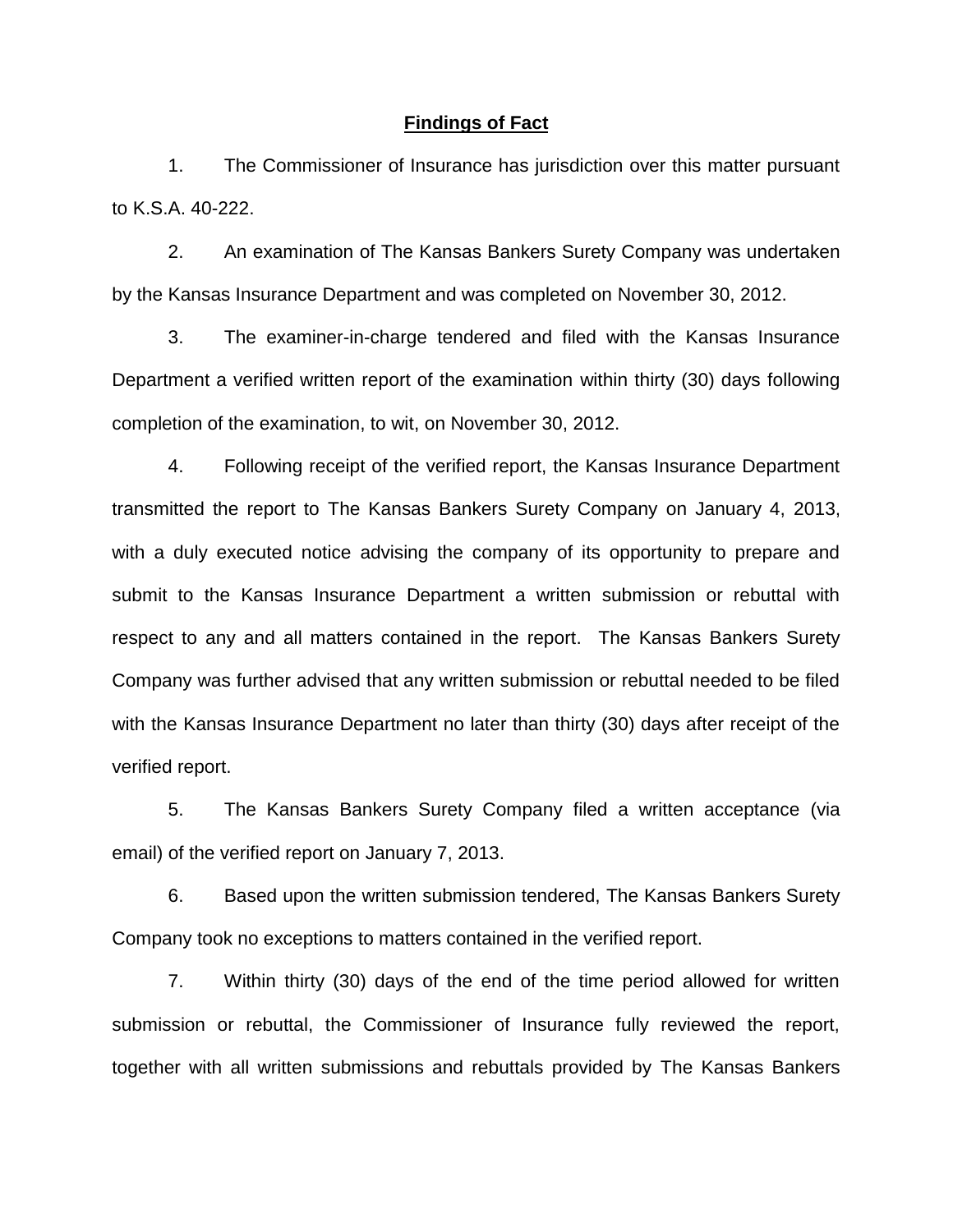Surety Company. The Commissioner of Insurance further reviewed all relevant workpapers.

8. No other written submissions or rebuttals were submitted by The Kansas Bankers Surety Company.

# **Conclusion of Law**

9. K.S.A. 40-222(k)(2) provides:

"Within 30 days of the end of the period allowed for the receipt of written submissions or rebuttals, the commissioner shall fully consider and review the report, together with any written submissions or rebuttals and any relevant portions of the examiners workpapers and enter an order:

- (A) Adopting the examination report as filed or with modification or corrections. If the examination report reveals that the company is operating in violation of any law, regulation or prior order of the commissioner, the commissioner may order the company to take any action the commissioner considers necessary and appropriate to cure such violations; or
- (B) rejecting the examination report with directions to the examiners to reopen the examination for purposes of obtaining additional data, documentation or information, and refiling pursuant to subsection (k); or
- (C)call and conduct a fact-finding hearing in accordance with K.S.A. 40- 281 and amendments thereto for purposes of obtaining additional documentation, data, information and testimony."
- 10. Based upon the Findings of Fact enumerated in paragraphs #1 through #8

above, the financial condition examination report as of December 31, 2011 of The

Kansas Bankers Surety Company should be adopted.

11. The Kansas Bankers Surety Company has waived its right to a formal

adjudicative proceeding and notice thereof.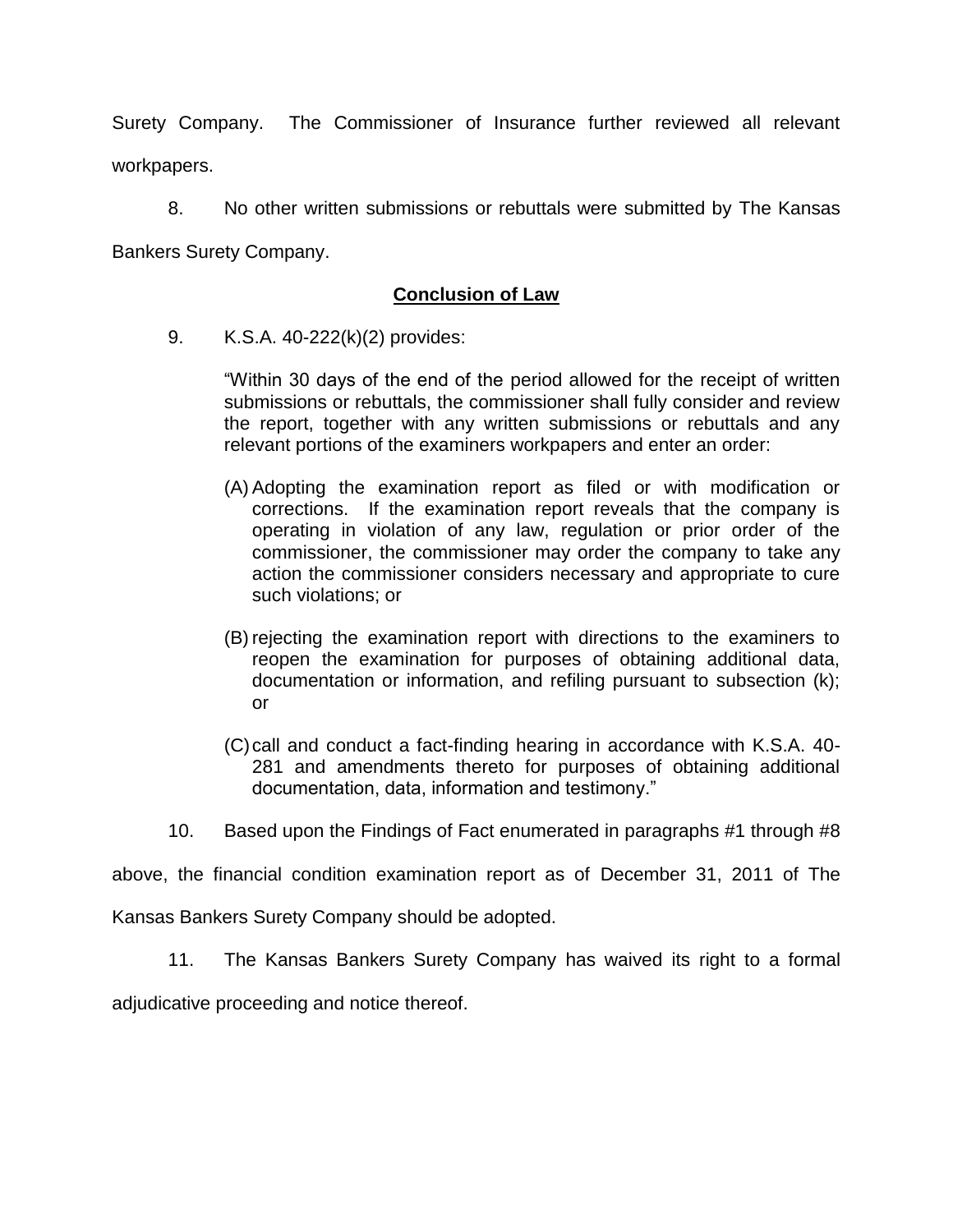# **IT IS THEREFORE, BY THE COMMISSIONER OF INSURANCE, ORDERED THAT:**

1. The financial condition examination report as of December 31, 2011 of The Kansas Bankers Surety Company hereby is adopted.

2. The Commissioner of Insurance retains jurisdiction over this matter to issue any and all further Orders deemed appropriate or to take such further action necessary to dispose of this matter.

**IT IS SO ORDERED THIS \_\_25th\_\_ DAY OF JANUARY, 2013 IN THE CITY OF TOPEKA, COUNTY OF SHAWNEE, STATE OF KANSAS.**



\_/s/ Sandy Praeger\_\_\_\_\_\_\_\_\_\_\_\_\_\_\_\_ Sandy Praeger Commissioner of Insurance By: \_/s/ John Wine\_\_\_\_\_\_\_\_\_\_\_\_\_\_\_\_\_\_\_ John Wine General Counsel